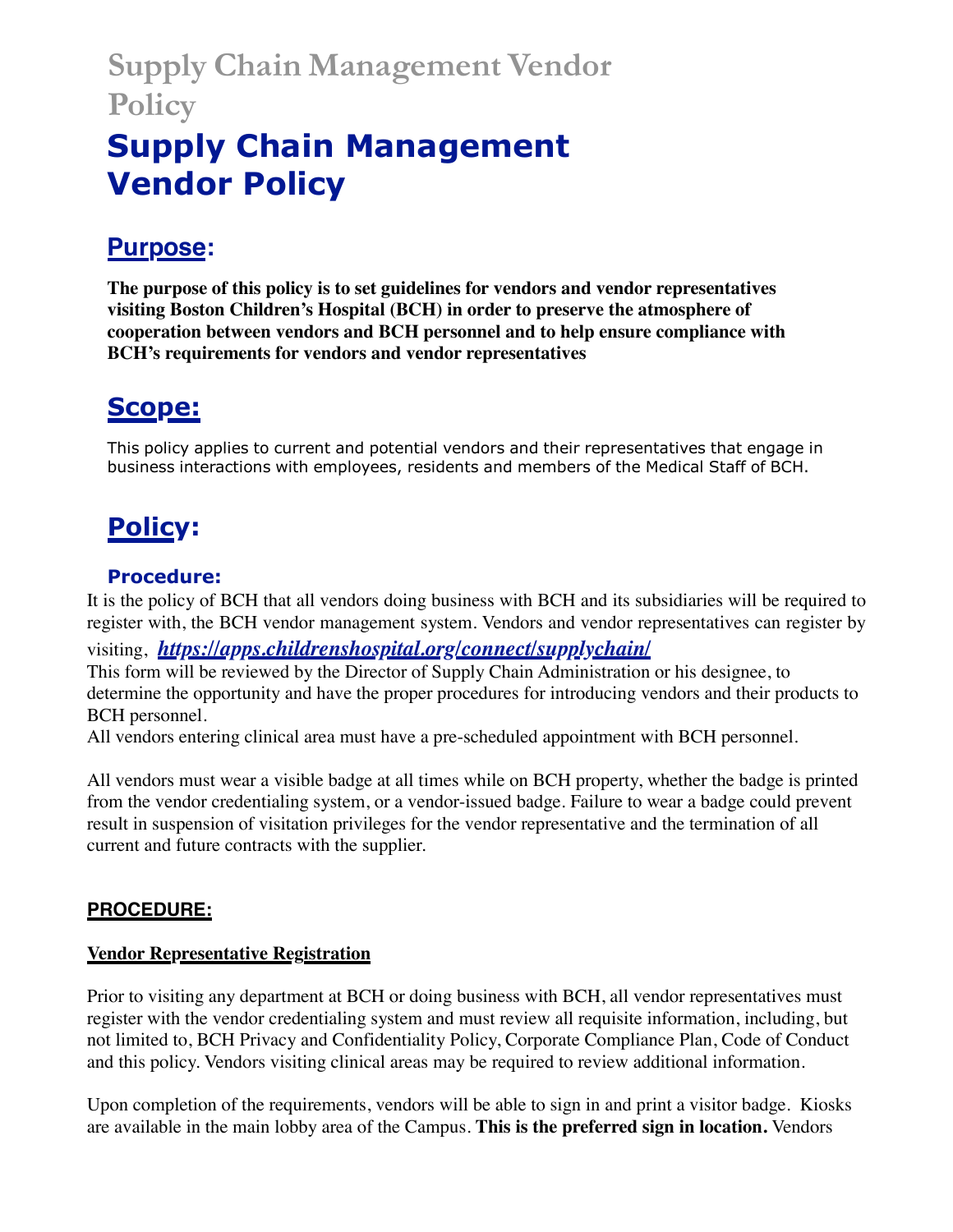will be able to print their own visitor badges from one of these kiosks. If a vendor is unable to print a badge, they are required to go to the Supply Chain, Purchasing Department during normal business hours. Vendors will not be allowed on BCH premises without a valid badge. Vendors will not be allowed to print badges without an appointment. Badges will be available one hour prior to the scheduled meeting time and up to one hour after. For those locations where kiosks are not available, the vendor representatives must sign in with the receptionist.

#### **Under no circumstances should a vendor visit any other areas not indicated during appointment registration.**

Exemptions will be made on a case-by-case basis and must be approved by the Supply Chain Department. Examples of exemptions to the vendor credentialing system registration process include the following types of vendors and vendor representatives:

- Some vendors with an annual spend of less than \$5,000 who do not have patient care area access
- Academic institutions
- Catering companies
- City, county, state and federal agencies
- Delivery companies (courier services, FedEx, UPS)
- Other health care facilities
- Professional affiliations
- Joint Commission representatives or other regulatory agencies
- Non-profit groups to whom your health system makes donations
- Trade associations where the payment made is a membership fee
- Local "cash and carry" vendors, such as local grocery stores, hardware stores, gift and flower shops where employees make occasional purchases

Vendors who are subject to registration, but the representatives are exempt, include:

• Employees of clinical staffing agencies are not required to create representative profiles, though the company with which you have the direct contract needs to register

#### **Unsolicited Vendor Visits**

Unsolicited vendor visits to BCH proper are not allowed and will not be tolerated. Vendors who make regularly scheduled visits to BCH may be issued a vendor or AP badge or may have regular appointments placed in the vendor credentialing system. Permanent badges will be at the discretion of BCH. Permanent badges must be worn upon entry into BCH.

New vendors or vendors visiting BCH for the first time must schedule an appointment with the Supply Chain Department and the Director of Supply Chain Administration or their designee. This will provide the Supply Chain Department the opportunity to review the proper procedures for introducing vendors and their products to BCH personnel.

To ensure proper introduction and follow up of products or services, vendors are required to present all price quotes and/or contracts to the Supply Chain Department or the authorized Buyer to whom they have been assigned. Vendors are prohibited from discussing pricing information with BCH personnel except when Supply Chain staff is present. All final negotiations shall be the responsibility of the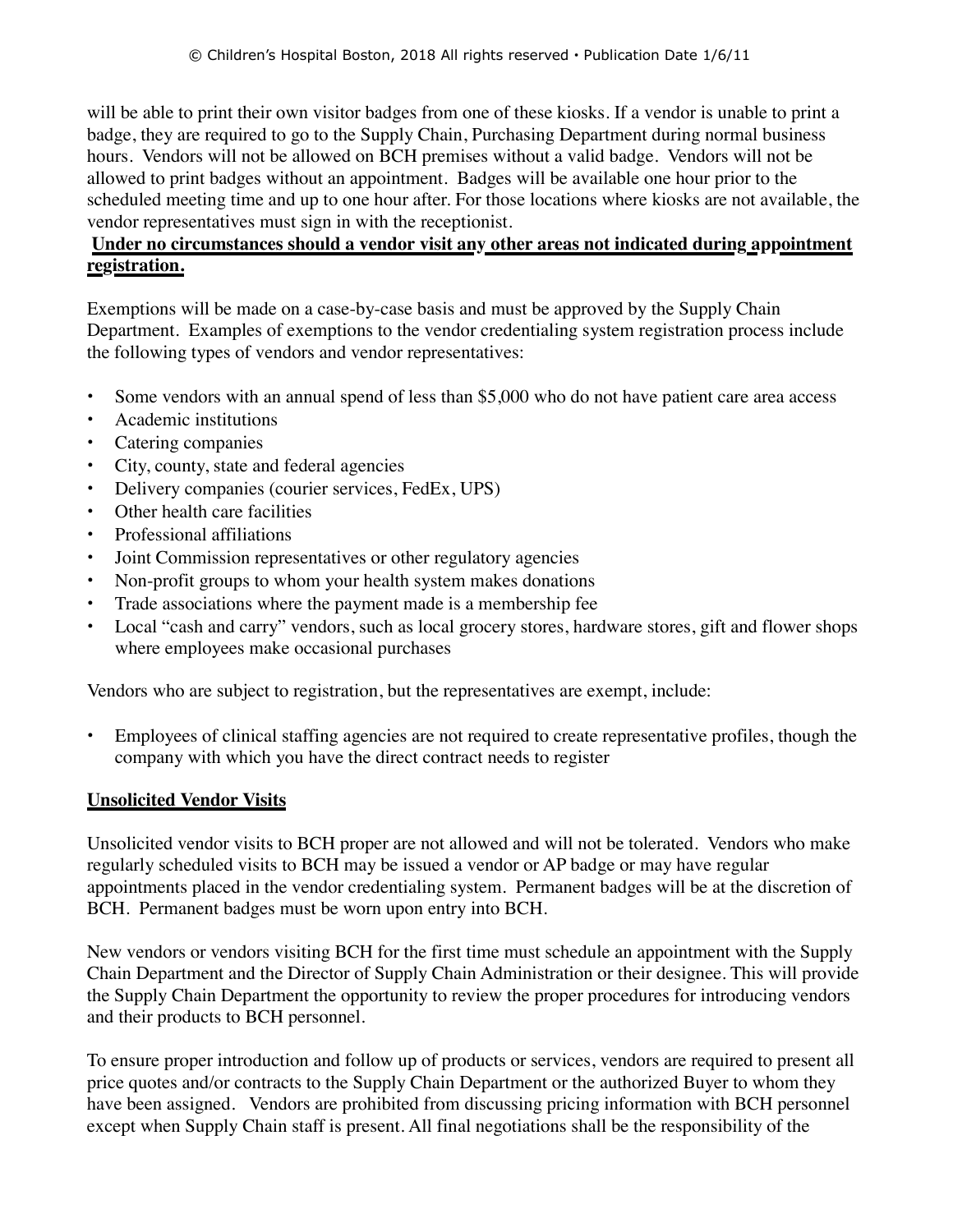Supply Chain Department. Failure to follow this important directive may result in a contract being deemed null and void and may prohibit the vendor from being allowed on BCH property.

BCH requires that a purchase order accompany all orders for goods and services. Invoices for goods or services provided without a valid purchase order will not be paid. This policy includes purchases of goods, services, and any associated trials, rentals or loans. A pre-assigned purchase order number is necessary to ensure the appropriate receipt, delivery and payment of an order.

All invoicing shall be sent to the Accounts Payable Department as defined on the purchase order for prompt payment. Invoices shall not be sent directly to end users or departments.

#### **All contracts must be vetted and approved through the appropriate BCH process and can only be signed by authorized personnel.**

#### **New Products:**

Vendors interested in introducing a new product to BCH must provide product literature and pricing to the Supply Chain Department or the Buyer to whom they have been assigned. Samples of new items must be provided for presentation to the Value Analysis Committee (VAC). Vendors may obtain the results of the VAC, relative to the review of their product, from the Director of Supply Chain Administration or their designee. This committee meets monthly.

#### **Bids, Quotes and Proposals:**

All Bids/Quotes/Proposals should be sent to Supply Chain Purchasing Department for further distribution within BCH.

#### **Repairs and Other Purchase Services:**

#### *Normal Hours:*

Vendor reps/technicians who have signed purchased service agreements with BCH, who make regularly scheduled or "upon request" visits, and who have been issued a permanent vendor badge shall still be required to sign in with the vendor credentialing system and must announce themselves to the department of contract.

Vendor reps/technicians that fall under this category who have not been issued a permanent vendor badge are also required to sign in with the vendor credentialing system or must visit the Supply Chain Purchasing Department.

Service calls taking place during normal business hours require that a signed service report be left with either the Health Technology Management Department or Facilities Department

#### *After Hours:*

The badge requirements for after hours'service calls are the same as for normal hours (see above). If a

service call takes place outside of normal working hours, a signed service report should be left with the area supervisor who will forward it to the department head. A purchase order will be assigned and called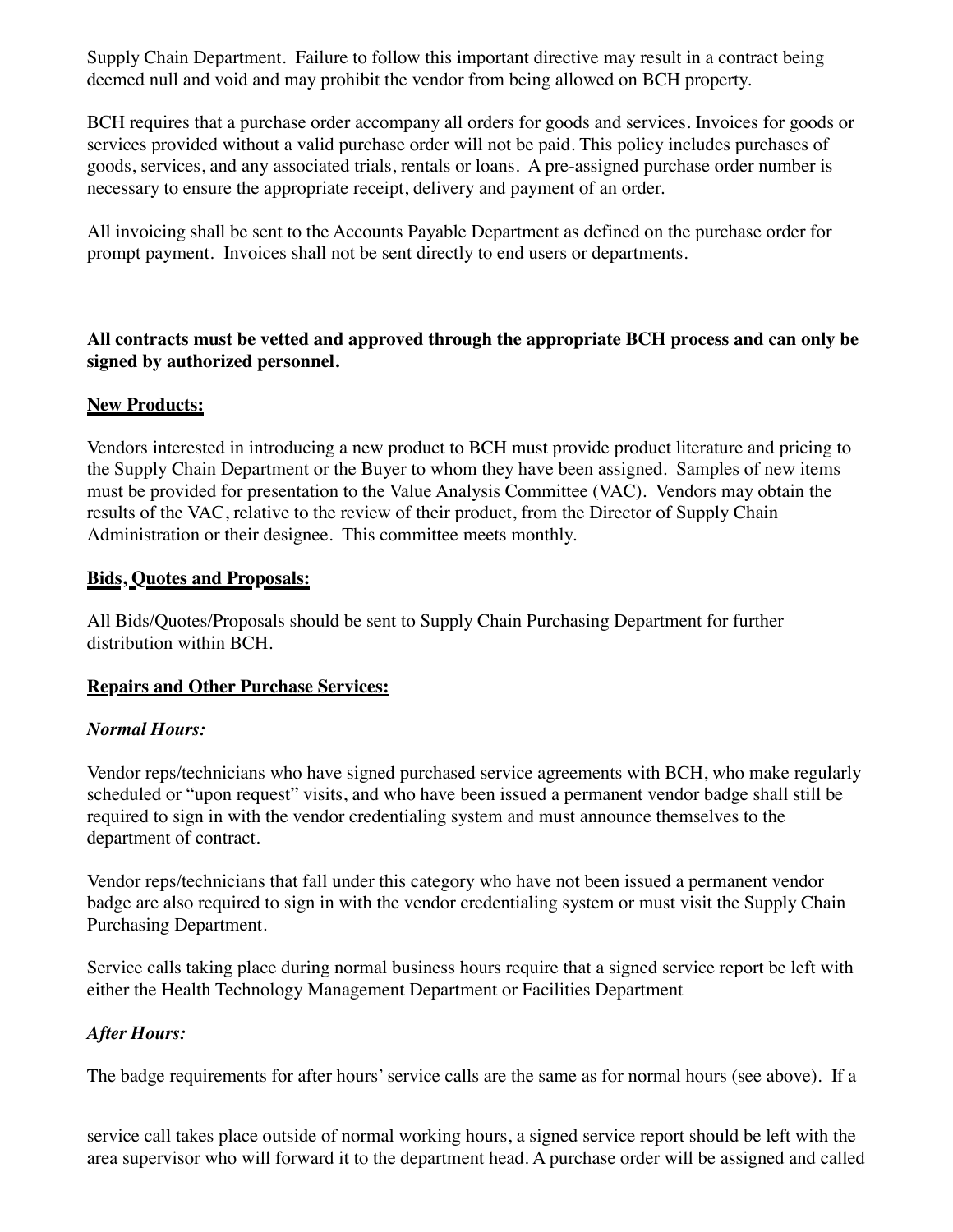in on the following business day.

#### **Shipments and Deliveries:**

All shipments to BCH must include a packing slip indicating the appropriate P.O. number. Deliveries must be made to our Receiving Department between the hours of 7:00 a.m. and 4:30 p.m., Monday through Friday.

#### **Emergency Shipments:**

Emergency shipments may be accepted outside of business hours based on prior notice and proper arrangements with Supply Chain Purchasing Department and the Receiving Department.

#### **Invoices:**

Invoices must be directed to our Accounts Payable Department and must reference the appropriate purchase order. Failure to do so may result in a delay in the processing of payment.

**Boston Children's Hospital ATTN: Accounts Payable Mail Stop BCH 3400 300 Longwood Avenue Boston, MA 02115**

#### **Do not ship product to BCH or issue an invoice without a valid purchase order number.**

#### **Boston Childrens Practices**

- 1. In-services for new products and trials need to be arranged through the Supply Chain Department;
- 2. Adherence to our Relationships with Industry Policy with respect to educational offerings and gifts;
- 3. Appropriate behavior (no selling) when present during cases/procedures;
- 4. No use of electronic devices in patient areas;
- 5. When entering into inventory areas, you must be accompanied by an authorized BCH employee;
- 6. When providing items needing sterilization, they must be presented and signed for at least 24 hours before the anticipated use;
- 7. Samples are to be presented at the Supply Chain office to ensure appropriate paperwork is completed--samples are not to be dropped off in clinical departments.
- 8. Non-compliance will impact your ability to service BCH.

#### **Corporate Compliance Program:**

We at BCH are deeply committed to our Compliance Program. The reputation of BCH rests in the hands of the employees and our commitment to honesty, fairness and compliance with all the laws both federal and state and the method in which we do business. We at BCH believe that our business conduct and our relationships with each other, our patients, our vendors and all others with whom we do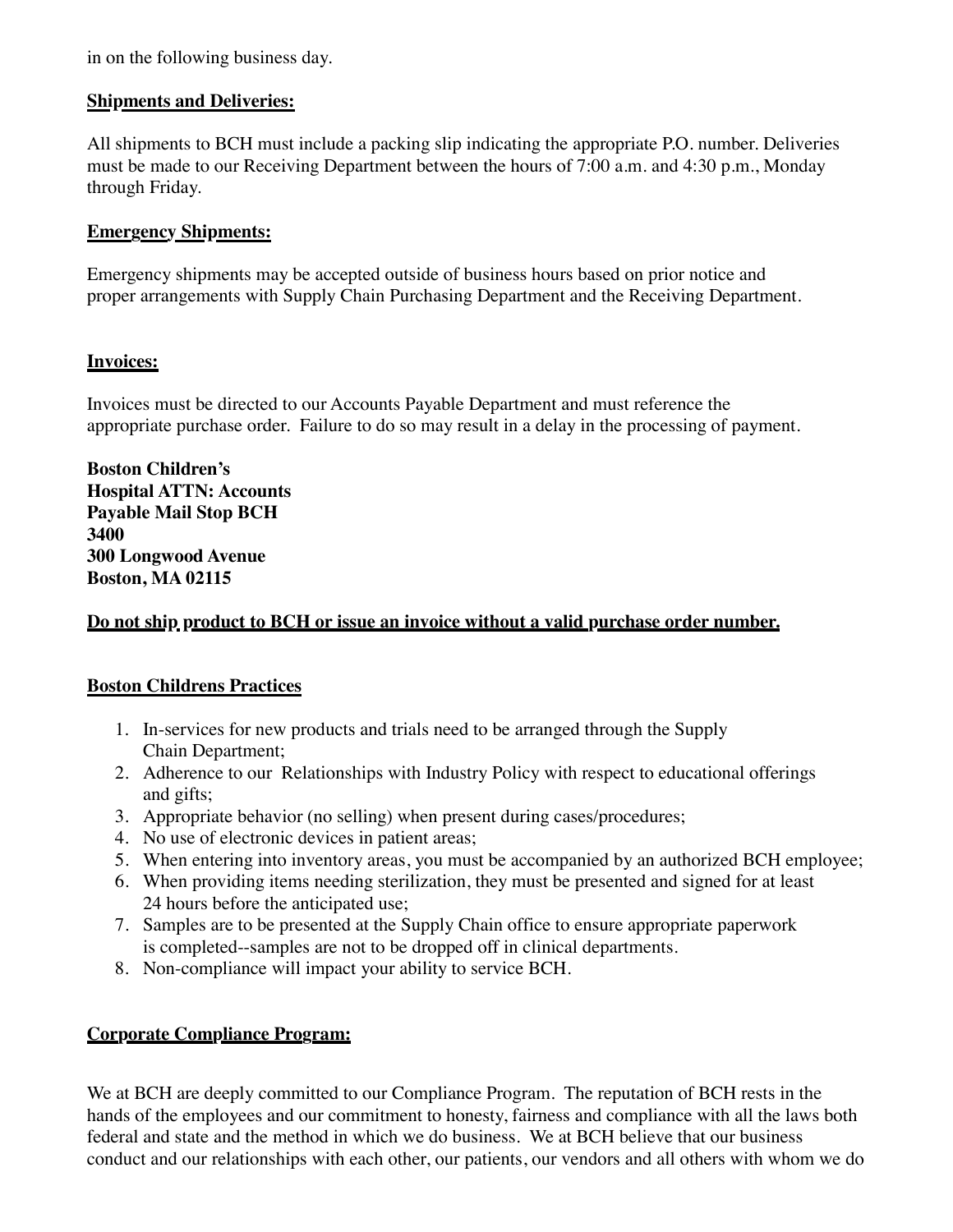business should always be governed by the utmost lawful and ethical standards. In addition, BCH requires that all vendors review our Corporate Compliance Plan and Code of Conduct.

Each new vendor is screened through the Office of the Inspector General's and General Services Administration's databases Sanctioned Providers, prior to doing business with BCH. BCH will NOT conduct any business with any person excluded or sanctioned from participating in Medicare, Medicaid, or other federally funded programs. Everyone who does business with BCH deserves to be treated honestly and fairly.

#### **Dress and Personal Appearance:**

All vendors/hospital liaisons should present a clean, neat professional, business-like image while conducting business at BCH and any of its affiliates. Vendors are expected to dress in a manner that is normally acceptable in business establishments and professional practice settings. The hospital requests that you dress appropriately since our patients as well as our visitors may be under the impression that you are a hospital employee/representative. In general, jeans of any color, style, or fabric, tank tops, halter tops, non-collared tee shirts, low-cut garments, see-through clothing, miniskirts, or any other suggestive clothing, casual footwear such as flip-flops or other beachwear is not appropriate.

#### **Privacy, Security and Confidentiality Program:**

At BCH, we pride ourselves on respecting the privacy of our patients. We are committed to protecting our patient's personal health information and complying with federal and state privacy and security regulations including, but not limited to, the Health Insurance Portability and Accountability Act of 1996 (HIPAA), and the HITECH Act. In order to comply with these regulations, we also require that our vendors also maintain the highest level of privacy, security and confidentiality and require that all vendors review our privacy and confidentiality policy and acknowledge adherence

#### **False Claims:**

BCH must ensure that all employees, including management, and any contractors or agents doing business on behalf of BCH are educated regarding the federal and state false claims statutes and the role of such laws in preventing and detecting fraud, waste and abuse in federal health care programs. One of the primary purposes of false claims laws is to combat fraud and abuse in government health care programs. False claims laws do this by making it possible for the government to bring civil actions to recover damages and penalties when healthcare providers submit false claims.

BCH takes issues regarding false claims and fraud and abuse seriously, and encourages all vendors, contractors or agents of BCH to be aware of the laws regarding fraud and abuse and false claims and to identify and resolve any issues immediately. Issues are resolved fastest and most effectively when given prompt attention. BCH therefore, encourages vendors, contractors or agents to report their concerns.

## **Document Attributes**